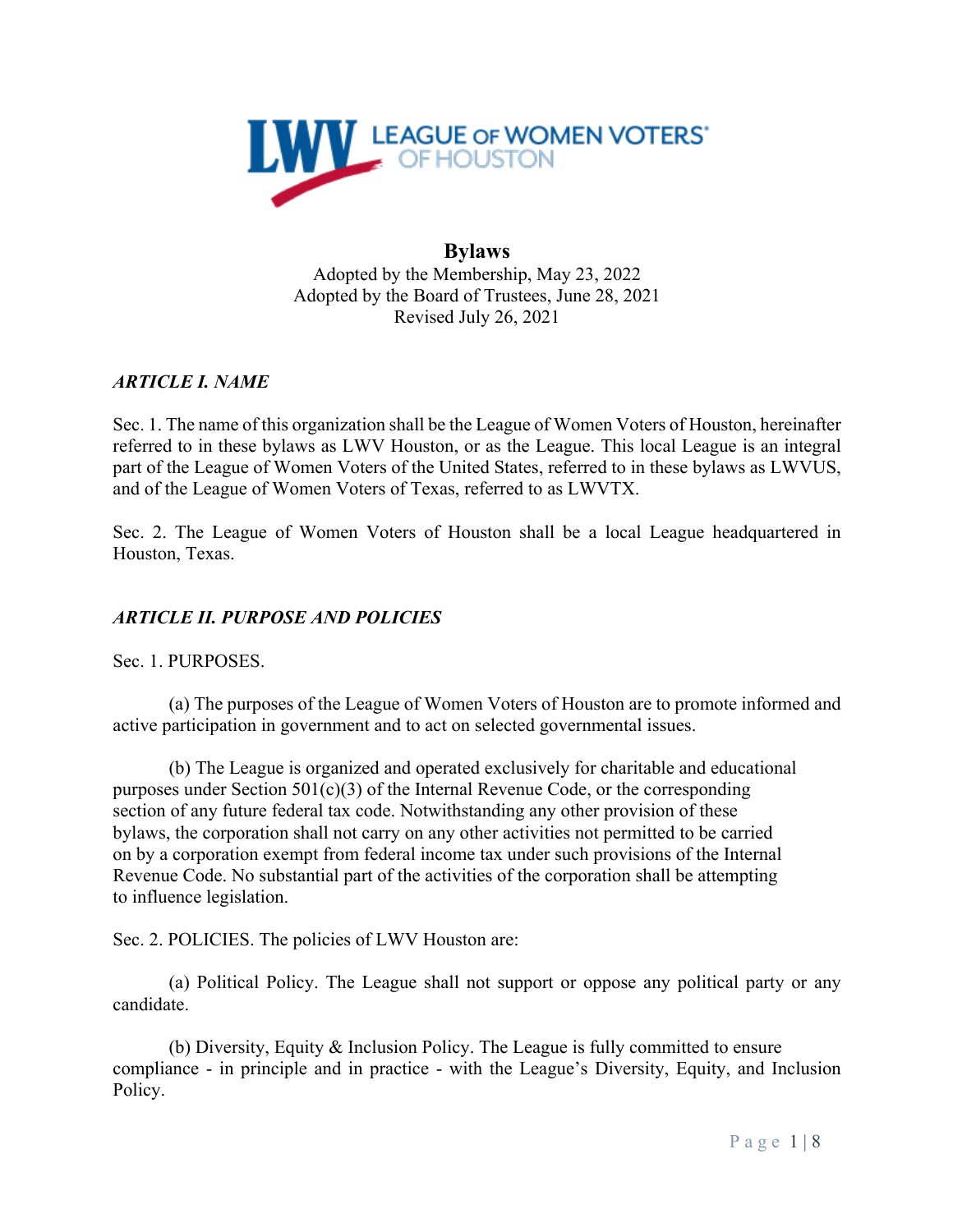## *ARTICLE III. MEMBERSHIP*

Sec. 1. ELIGIBILITY. Any person who subscribes to the purposes and policy of the League shall be eligible for membership.

Sec. 2. TYPES OF MEMBERSHIP.

a. Voting Members. Persons at least 16 years of age who join the League, paying dues at the prescribed rate, shall be full voting members of the local and state Leagues of their place of joining and of the LWVUS.

 (1) Those who live within an area of a local League may join that League or any other local League.

 (2) Those who reside outside the area of any local League may join a local League or shall be state members at large.

 (3) Those who have been members of the League for 50 years or more shall be life members excused from the payment of dues.

(4) Those who are students are defined as individuals enrolled either as full or part time with an accredited institution.

b. Associate Members. All others who join the League shall be associate members.

### *ARTICLE IV. OFFICERS AND TRUSTEES*

Sec. 1. ENUMERATION AND ELECTION. The officers of the League of Women Voters of Houston shall be a president, a secretary, a treasurer and at least four but no more than six vice presidents. Each vice president shall have a specific remit deemed necessary to carry out the work of the League.

(a) All officers shall be nominated by the board governance committee (or nominated by the membership from the floor) at an annual meeting to be held on or about the end of each fiscal year (May 31). An election shall follow immediately.

(b) All officers and trustees shall hold office for terms of two years commencing on June 1.

(c) The president, the secretary, and at least two but no more than three vice presidents shall be elected in odd-numbered years. The treasurer and at least two but no more than three vice presidents shall be elected in even-numbered years.

Sec. 2 THE PRESIDENT. The president shall preside at all meetings of the organization and of the board of trustees. The president shall be, ex officio, a member of all committees except the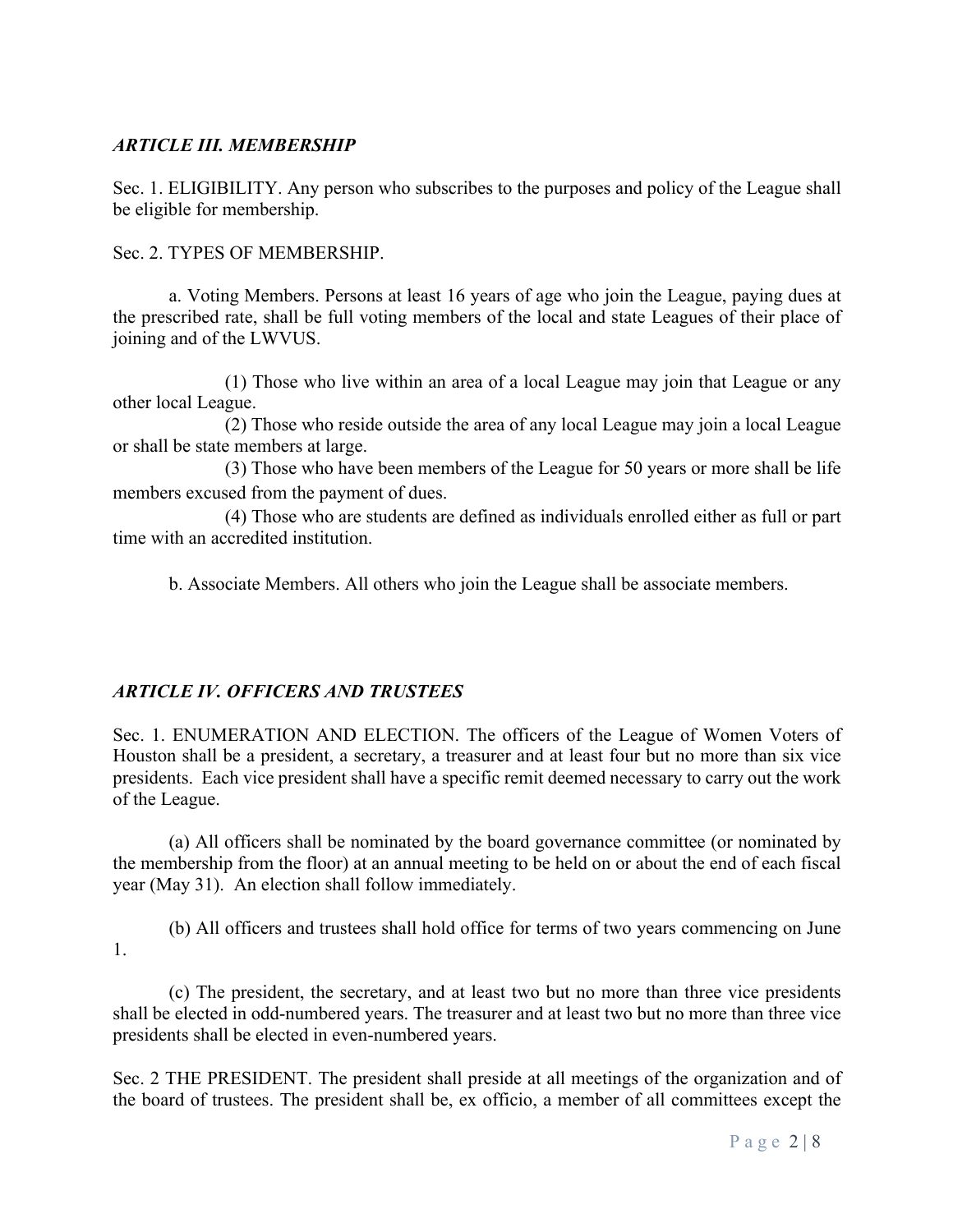board governance committee and shall have such usual powers of supervision and management as may pertain to the office and perform such other duties as may be designated by the board.

Sec. 3. THE VICE PRESIDENTS. The vice presidents shall perform such duties as the president and the board may designate. The board of trustees shall designate one vice president to conduct the business of the organization if the president is temporarily unable to do so.

Sec. 4. THE SECRETARY. The secretary shall keep minutes of the annual meeting, any general meeting at which official business is conducted and all meetings of the board of trustees. The secretary shall perform such other functions as the board may direct.

Sec. 5. THE TREASURER. The treasurer shall see that monies are properly collected and deposited, that financial and tax obligations are met and that the organization maintains current, true and accurate financial records.

# *ARTICLE V. BOARD OF TRUSTEES*

Sec. 1. NUMBER, MANNER AND SELECTION AND TERM OF OFFICE. The board of trustees shall consist of the officers of the League and no fewer than eight but not more than sixteen trustees.

(a) Each trustee shall have a specific remit deemed necessary to carry out the work of the League.

(b) At least four but no more than eight candidates for the position of trustee shall be nominated by the board governance committee (or nominated by the membership from the floor) at an annual meeting to be held on or about the end of each fiscal year (May 31). An election shall follow immediately.

(c) Each trustee shall hold office for a term of two years commencing on June 1.

(d) The organization's immediate past president and any president elect may, at the discretion of the board governance committee, be nominated to serve as a trustee, counting towards the absolute limit of sixteen trustees.

Sec. 2. QUALIFICATIONS. No person shall serve as an officer or trustee of this organization unless that person is a full voting member of the League of Women Voters of Houston.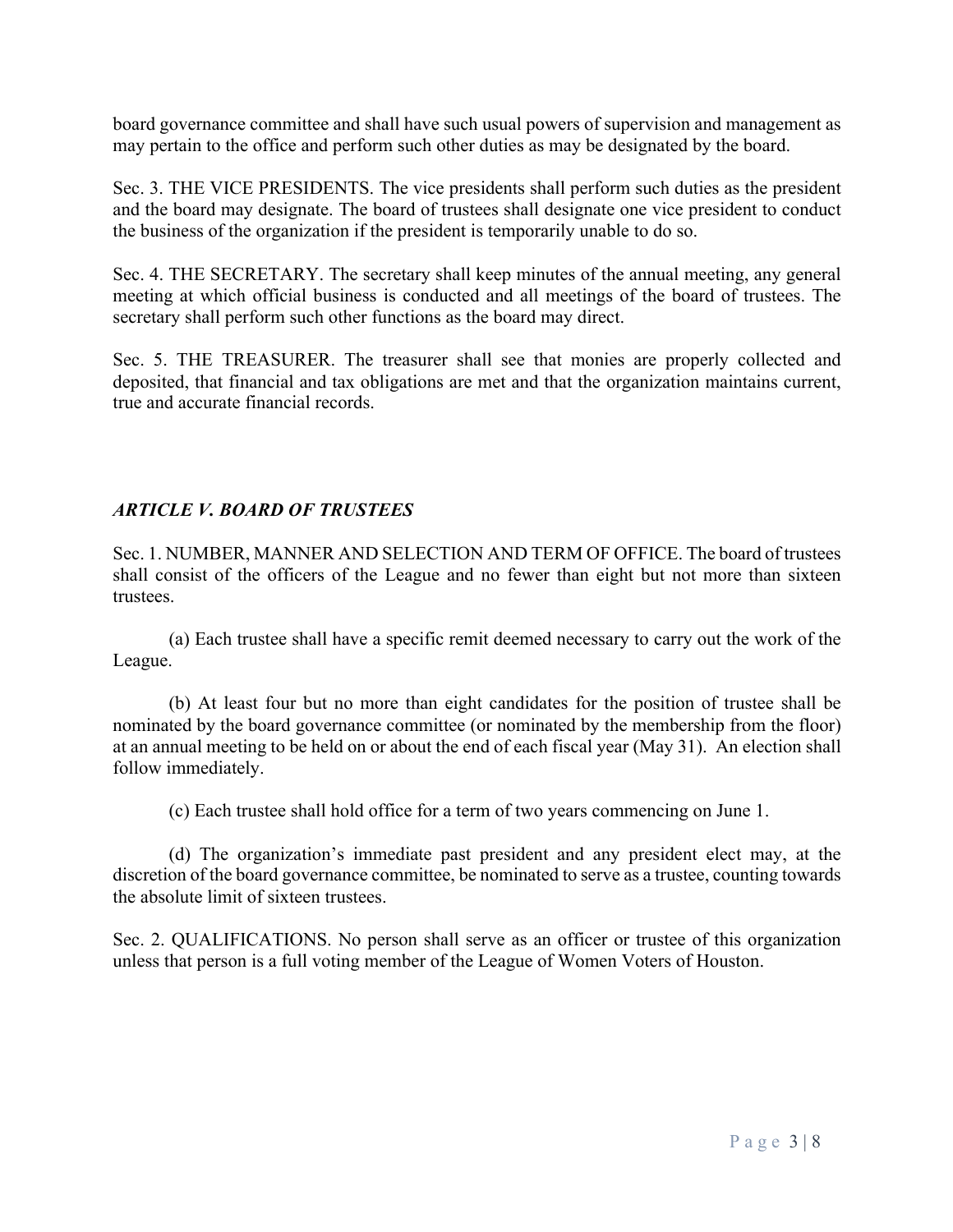Sec. 3. VACANCIES.

(a) Any vacant board position occasioned by any reason (e.g., resignation, removal, death or disqualification) may be filled for the remainder of that term by majority vote of the remaining members of the board of trustees. Candidates for vacant board positions may be nominated by any board member.

(b) Three consecutive absences from board meetings shall be deemed a resignation, effective only upon ratification by majority vote of the remaining members of the board.

(c) Any officer or trustee may, at any board meeting, propose a resolution removing an officer or trustee, with or without cause. Adoption requires approval by two-thirds vote of the entire board.

Sec. 4. POWER AND DUTIES. The board of trustees shall have full charge of the property and business of the organization, subject to the instructions of the general membership.

Sec. 5. MEETINGS. There shall be at least six regular meetings of the board of trustees annually. The president may call special meetings of the board of trustees and must call a special meeting upon the written request of five members of the board. Meetings may be attended by either remote or personal appearance.

Sec. 6. QUORUM. A majority of the members of the board of trustees shall constitute a quorum.

Sec. 7. INDEMNIFICATION AND LIMITATION OF LIABILITY. The trustees and all officers or other appointed representatives of the League of Women Voters of Houston shall be indemnified and their liability shall be limited to the fullest extent authorized by the Texas Non-Profit Corporation Act (Article 1396-2.22A,Vernon's Annotated Civil Statutes), the Texas Charitable Immunity & Liability Act of 1987 (Chapter 84 of the Texas Civil Practices and Remedies Code), and the Volunteer Protection Act (42 U.S.C. § 14501 *et seq.*) as those provisions now exist or hereafter may be amended.

### *ARTICLE VI. EXECUTIVE COMMMITTEE*

Sec. 1. COMPOSITION. The executive committee shall consist of the president, the vice presidents, the secretary and the treasurer.

Sec. 2. POWERS. The executive committee may conduct business between board meetings. All decisions made by the executive committee must be ratified by the board at its next regular meeting.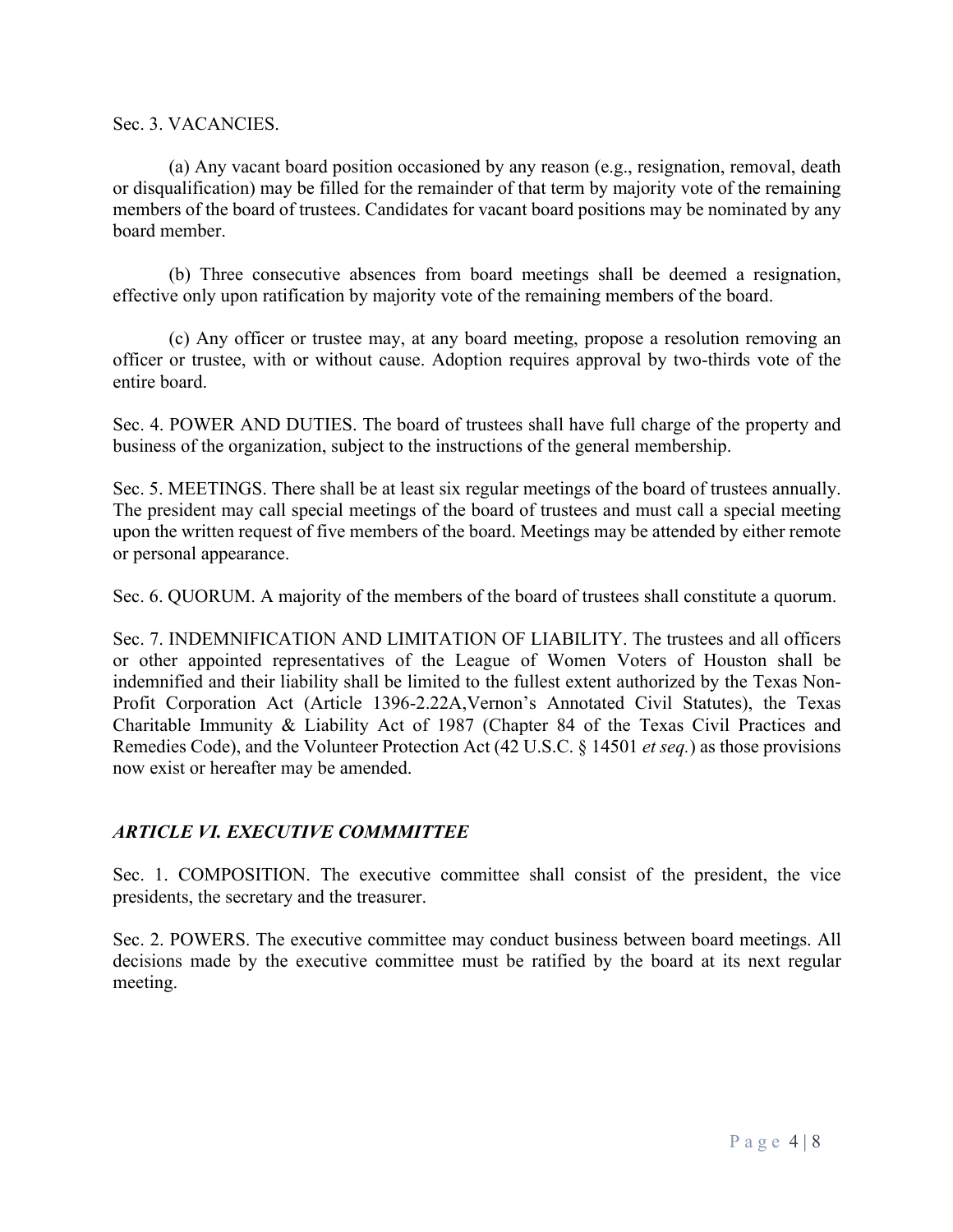### *ARTICLE VII. FINANCIAL ADMINISTRATION*

Sec. 1. FISCAL YEAR. The fiscal year of the League of Women Voters of Houston shall commence on the first day of June each year.

Sec. 2. DUES. Annual dues, in an amount to be determined at the annual meeting by a three-fifths vote of those present and voting, shall be scheduled for payment in a manner determined by the board of trustees. When two or more members reside in a common household, one member shall pay full dues and each additional member shall pay half of the annual dues.

Sec. 3. BUDGET. A budget for the ensuing year shall be submitted to the annual meeting for adoption. The budget shall support the work of the League. The proposed budget shall be made available to all members fourteen calendar days before the annual meeting.

Sec. 4. FINANCE COMMITTEE. A finance committee of at least five, including the treasurer as one member, shall be appointed by the president to prepare a budget for the ensuing year. The finance committee may undertake other duties as the board of trustees directs.

Sec. 5. FINANCIAL RESPONSIBILITY. The president or board designated vice president may disburse monies in the absence or disability of the treasurer.

Sec. 6. DISSOLUTION.

(a) In the event of the dissolution for any cause of the League of Women Voters of Houston, all monies and securities which may at that time be owned by or under the absolute control of the League of Women Voters of Houston shall, after all obligations have been met, be disbursed to an LWV affiliated organization in Houston or to LWVTX, as the board of trustees directs.

(b) Should there be no Texas statewide League or Houston area local League all assets shall be disbursed to an equivalent organization that is part of LWVUS or to LWVUS, as the board of trustees directs.

(c) If there is no LWVUS organization then in existence assets shall be disbursed for such public, charitable, or educational uses as may be determined by the board of trustees of the League of Women Voters of Houston.

### *ARTICLE VIII. MEETINGS*

Sec. 1 ANNUAL MEETING. An annual meeting of the general membership shall be held on or about the end of each fiscal year. This annual meeting shall:

- (a) adopt a local program of study and advocacy for the ensuing year
- (b) elect officers and members of the board governance committee for the ensuing year
- (c) adopt a budget for the ensuing year
- (d) transact such other business as may properly come before it.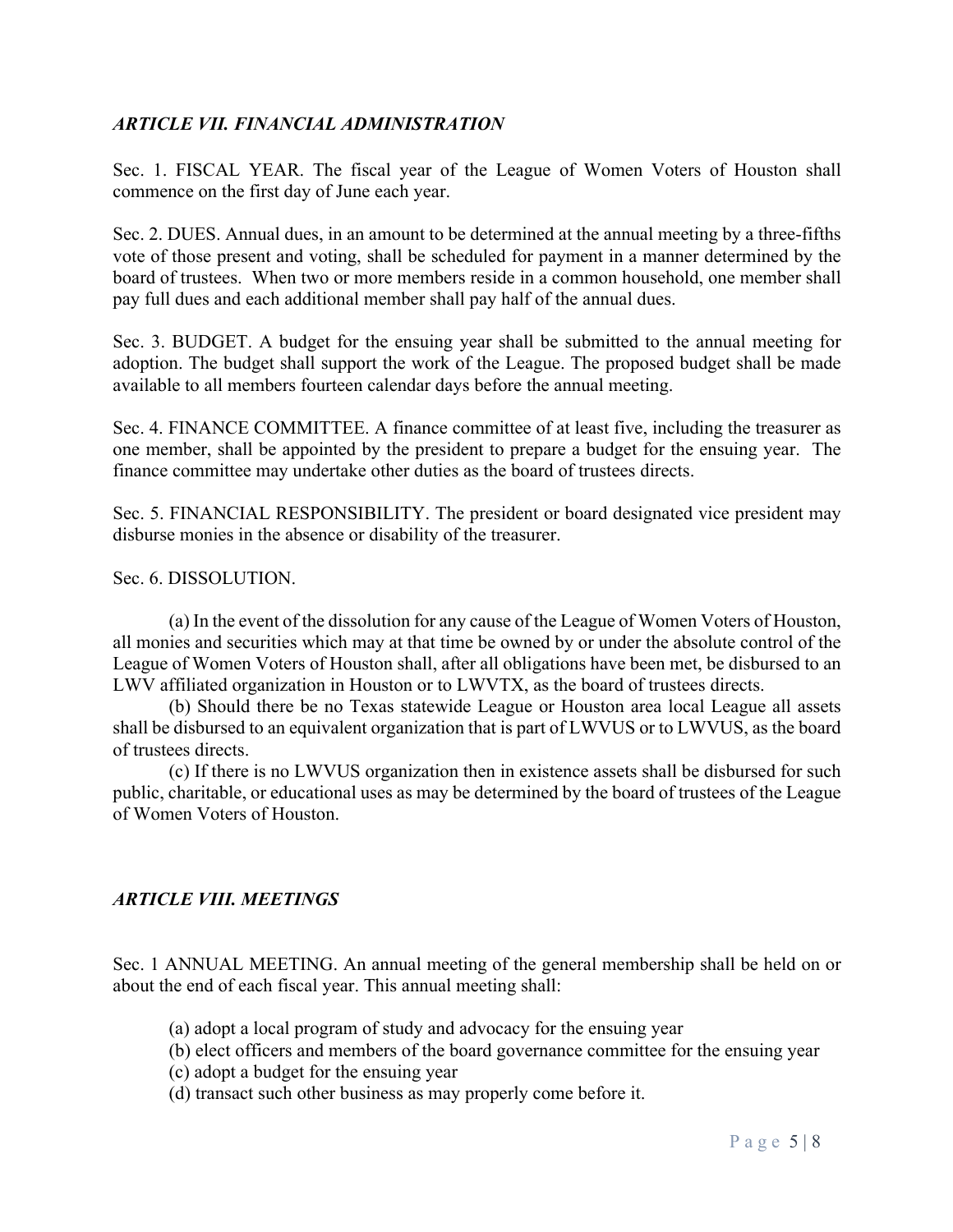Sec. 2 MEMBERSHIP MEETINGS. There may be additional meetings of the general membership, convened at the direction of the board of trustees.

Sec. 3. QUORUM. Five percent of the voting members as of January 1 of the current year shall constitute a business quorum at all meetings of the League of Women Voters of Houston.

Sec. 4. ABSENTEE OR PROXY VOTING. Absentee or proxy voting shall not be permitted.

### *ARTICLE IX. NOMINATIONS AND ELECTIONS*

Sec. 1. BOARD GOVERNANCE COMMITTEE. The board governance committee shall present a slate of candidates for (1) officers, (2) trustees, and (3) the successor board governance committee, to be elected at each annual meeting. The board governance committee shall serve other functions as the board of trustees may direct.

(a) The board governance committee shall consist of five elected members, each serving for a term of one year.

(b) All candidates named in the proposed slate of incoming board governance members shall be nominated by the current board governance committee and elected by the membership at the annual meeting by majority vote of those present and voting.

(c) No person shall serve on the board governance committee for more than two consecutive years.

(d) At least two candidates must not be members of the sitting or incoming board of trustees.

(e) All members of the board governance committee shall be full voting members of the League.

 (f) Any vacancy in the board governance committee may be appropriately filled by vote of the board of trustees.

Sec. 2. SUGGESTIONS BY MEMBERS. The chair of the board governance committee shall request suggestions from the general membership for offices to be filled.

Sec. 3. REPORT OF THE BOARD GOVERNANCE COMMITTEE AND NOMINATIONS FROM THE FLOOR. The report of the board governance committee describing its selection for officers, trustees, and the members of the succeeding board governance committee shall be announced to all LWV Houston members at least fourteen calendar days before the annual meeting. Following the presentation of this report at the annual meeting nominations may be made from the floor by any voting member of LWV Houston.

Sec. 4. ELECTIONS. Elections shall be certified by majority vote.

(a)Voting shall be by ballot except when there is only one nominee for an office; in this case the election shall be by voice vote.

(b) A majority of those members present and voting shall constitute an election.

(c) Absentee or proxy voting shall not be permitted.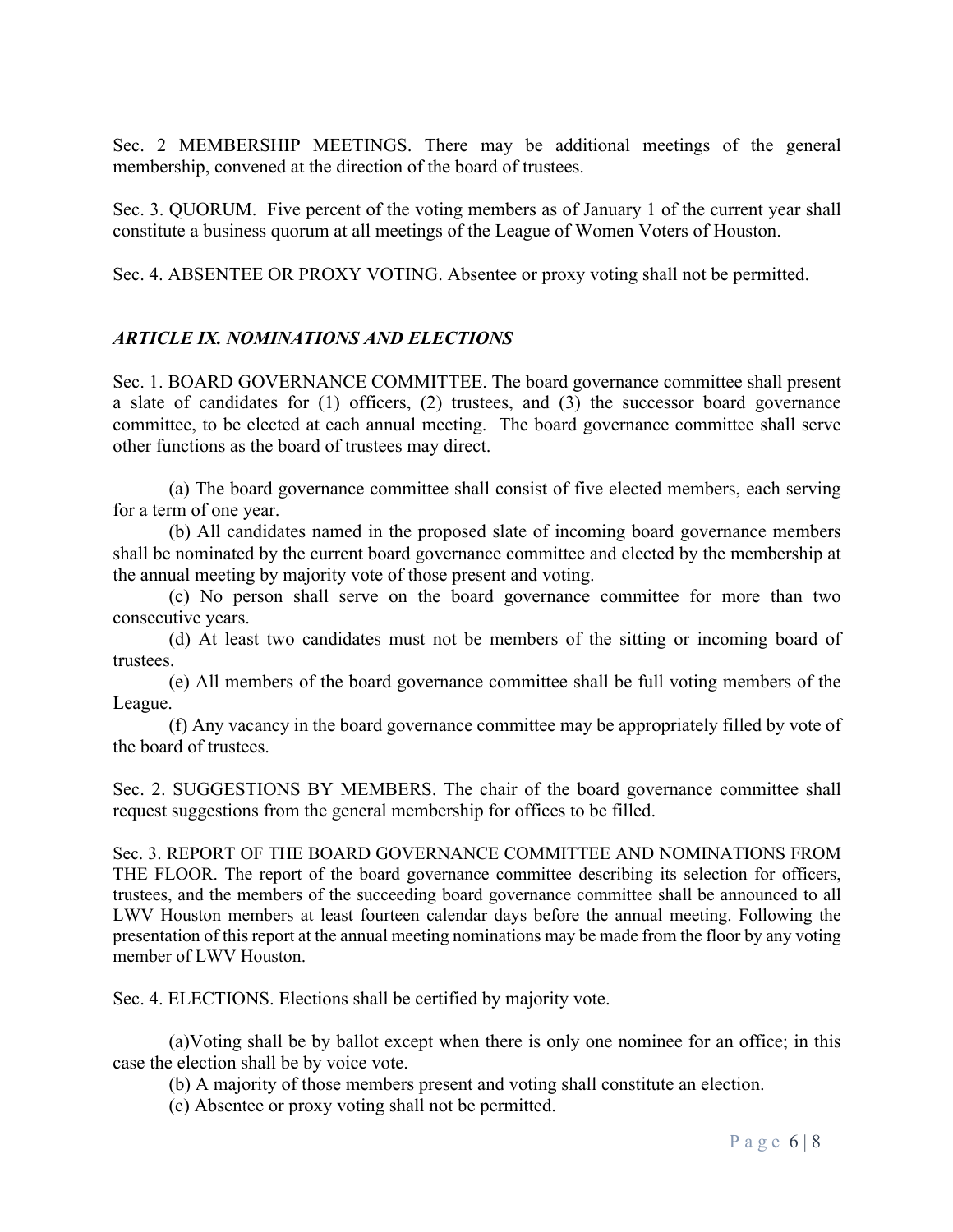# *ARTICLE X. PROGRAMS FOR STUDY AND ACTION*

Sec. 1. AUTHORIZATIONS. The governmental principles, adopted by the national convention and supported by the League as a whole, constitute authorization for the adoption of any program for study and action.

Sec. 2. PROGRAMS FOR STUDY AND ACTION. The programs for study and action of the League of Women Voters of Houston shall consist of (a) action to implement "The Principles of the League of Women Voters" and (b) those governmental issues chosen for concerted study and action.

#### Sec. 3. ADOPTION AND REVISIONS

(a) The board of trustees shall consider recommendations solicited by voting members and shall formulate a proposed local program identifying issues for study and action. The proposed program shall be made available to all members at least fourteen calendar days before the annual meeting.

(b) Program items recommended by the board of trustees shall be adopted by majority vote of members present at annual meeting.

(c) Program items not recommended by the board of trustees may be proposed at the annual meeting and adopted by a two-thirds vote of members present.

(d) Emergency program items may be adopted by majority vote of the board of trustees.

Sec. 4. Changes in adopted study/advocacy programing may be approved by majority vote of the board of trustees and must be ratified at the subsequent annual meeting.

Sec. 5. MEMBER ACTION. Members may act in the name of the League of Women Voters only when specifically authorized to do so by appropriate local, state, or national governance.

### *ARTICLE XI. VOTER SERVICES*

Sec. 1. All voter services programs shall be strictly nonpartisan and conducted in a manner directed by the board of trustees.